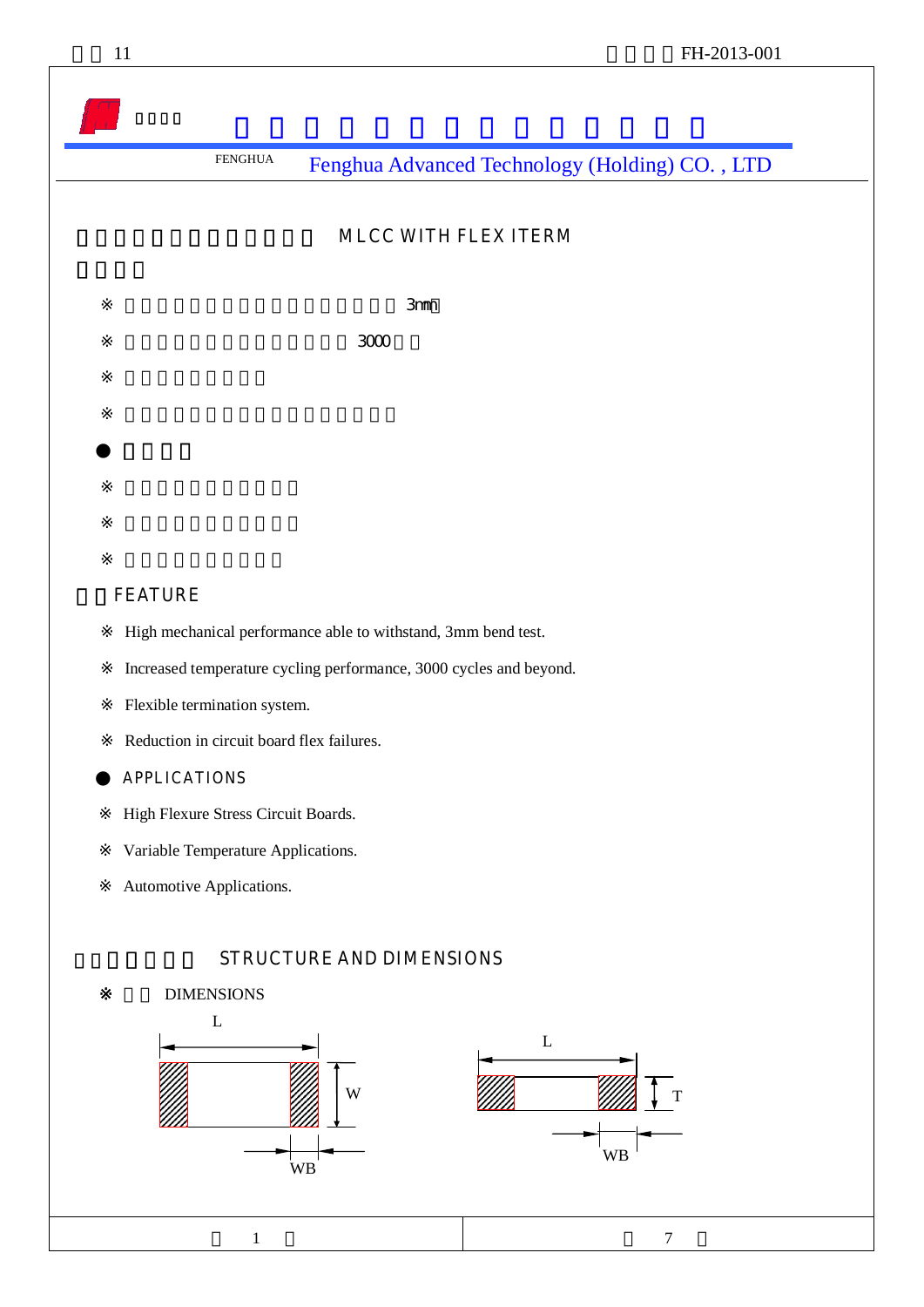

|                              | Type<br>Dimensions<br>(mm) |                 |                 |                                                                          |                 |
|------------------------------|----------------------------|-----------------|-----------------|--------------------------------------------------------------------------|-----------------|
| <b>British</b><br>expression | Metric<br>expression       | L               | W               | $\mathbf T$                                                              | <b>WB</b>       |
| 0603                         | 1608                       | $1.60 \pm 0.20$ | $0.80 \pm 0.20$ | $0.80 \pm 0.20$                                                          | $0.40 \pm 0.20$ |
| 0805                         | 2012                       | $2.00 \pm 0.30$ | $1.25 \pm 0.30$ | 0.55<br>$0.80 \pm 0.30$<br>$1.00 \pm 0.30$<br>$1.25 \pm 0.30$            | $0.60 \pm 0.30$ |
| 1206                         | 3216                       | $3.20 \pm 0.40$ | $1.60 \pm 0.40$ | $0.80 \pm 0.40$<br>$1.00 \pm 0.40$<br>$1.25 \pm 0.40$<br>$1.60 \pm 0.40$ | $0.70 \pm 0.40$ |
| 1210                         | 3225                       | $3.20 \pm 0.40$ | $2.50 \pm 0.40$ | 2.80                                                                     | $0.60 \pm 0.30$ |
| 1808                         | 4520                       | $4.50 \pm 0.50$ | $2.00 \pm 0.40$ | 2.20                                                                     | $0.60 \pm 0.30$ |
| 1812                         | 4532                       | $4.50 \pm 0.50$ | $3.20 \pm 0.40$ | 3.50                                                                     | $0.60 \pm 0.30$ |
| 2220                         | 5750                       | $5.70 \pm 0.50$ | $5.00 \pm 0.50$ | 3.50                                                                     | $0.60 \pm 0.30$ |
| 2225                         | 5763                       | $5.70 \pm 0.60$ | $6.30 \pm 0.60$ | 6.20                                                                     | $0.60 \pm 0.30$ |
| 3035                         | 7690                       | $7.60 \pm 0.60$ | $9.00 \pm 0.60$ | 8.10                                                                     | $0.60 \pm 0.30$ |

Note We can design according to customer special requirements.

### **HOW TO ORDER**

0805 B 222 K 500 A T

## ※说明 **NOTES**:

|                                    |                    | <b>DIMENSIONS</b>  |                    |                    |                    | unit               | inch/mm            |                    |                    |
|------------------------------------|--------------------|--------------------|--------------------|--------------------|--------------------|--------------------|--------------------|--------------------|--------------------|
| <b>SizeCode</b>                    | 0603               | 0805               | 1206               | 1210               | 1808               | 1812               | 2220               | 2225               | 3035               |
| $\times$<br>$(L \times W)$<br>inch | $0.06 \times 0.03$ | $0.08 \times 0.05$ | $0.12 \times 0.06$ | $0.12 \times 0.10$ | $0.18 \times 0.08$ | $0.18 \times 0.12$ | $0.22 \times 0.20$ | $0.22 \times 0.25$ | $0.30 \times 0.35$ |
| $\times$<br>$(L \times W)$<br>mm   | $1.60 \times 0.80$ | $200 \times 125$   | $320 \times 1.60$  | $320 \times 250$   | $450 \times 200$   | $450 \times 320$   | $5.70 \times 5.00$ | $5.70 \times 6.30$ | $7.60 \times 9.00$ |
|                                    |                    | 2                  |                    |                    |                    |                    |                    | ⇁                  |                    |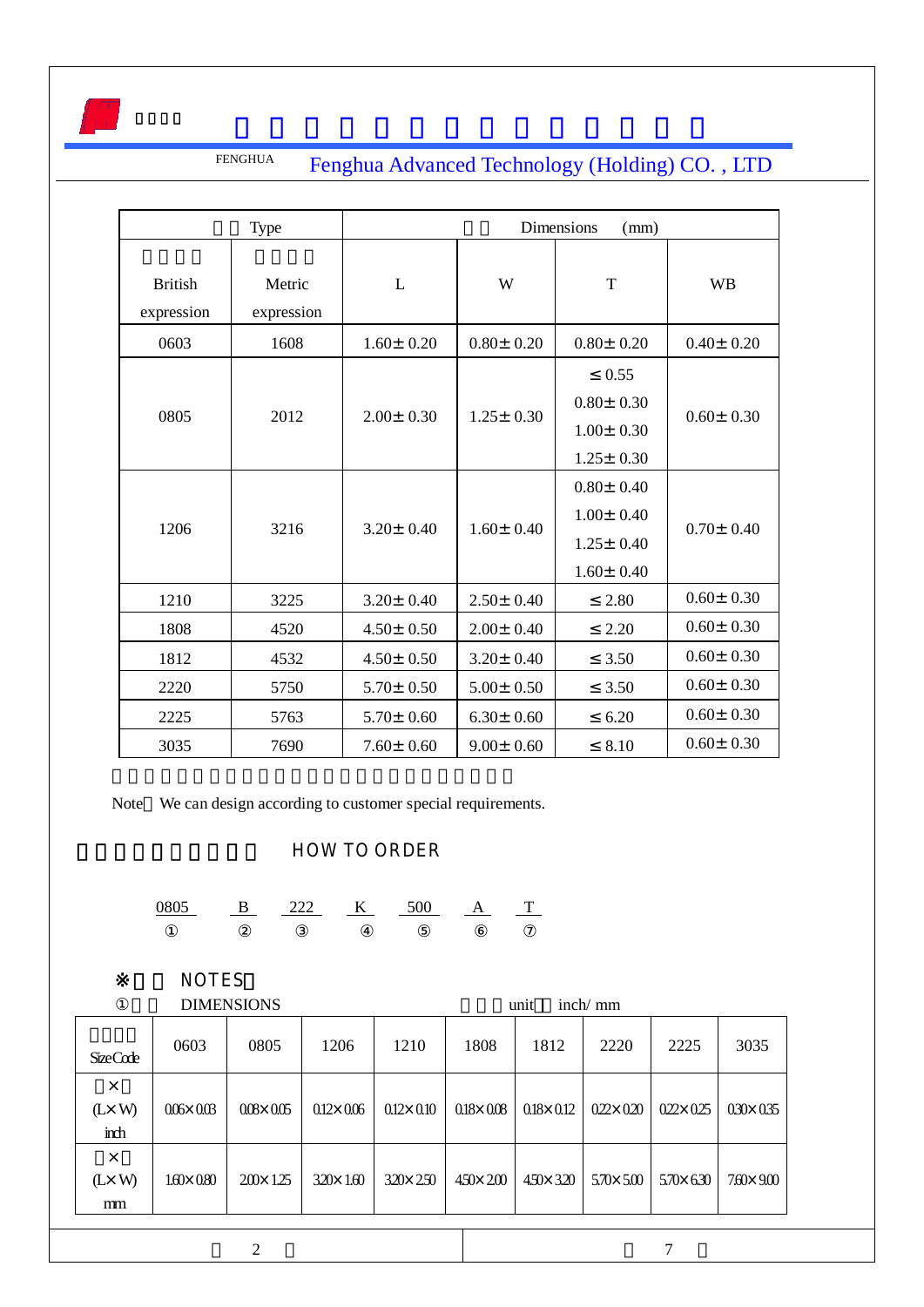

|                  | NOMINAL CAPACITANCE | (unit)<br>pF                                      |
|------------------|---------------------|---------------------------------------------------|
|                  |                     |                                                   |
| (Express Method) | (Actual Value)      | R                                                 |
| 102              | $10 \times 10^{2}$  | Note: the first two digits are significant; third |
| 222              | $22 \times 10^2$    | digit denotes number of zeros; R=decimal point.   |

CAPACITANCE TOLERANCE

| (Code)      |           | .,         | ιv  |
|-------------|-----------|------------|-----|
| (Tolerance) | $± 5.0\%$ | $± 10.0\%$ | 20% |

#### Rated Voltage  $(unit)$  V

| (Express Method) | (Actual Value) |                                                   |
|------------------|----------------|---------------------------------------------------|
| 500              | 50V            | Note: the first two digits are significant; third |
|                  |                | digit denotes number of zeros; R=decimal point.   |

### TERMINAL MATERIAL STYLES

| <b>Termination Styles</b>        | (Express Method) |
|----------------------------------|------------------|
| MLCC with                        |                  |
| FLEXITERM Solderable Termination |                  |

### PACKAGE STYLES

| Bulk Bag | <b>Taping Package</b> |
|----------|-----------------------|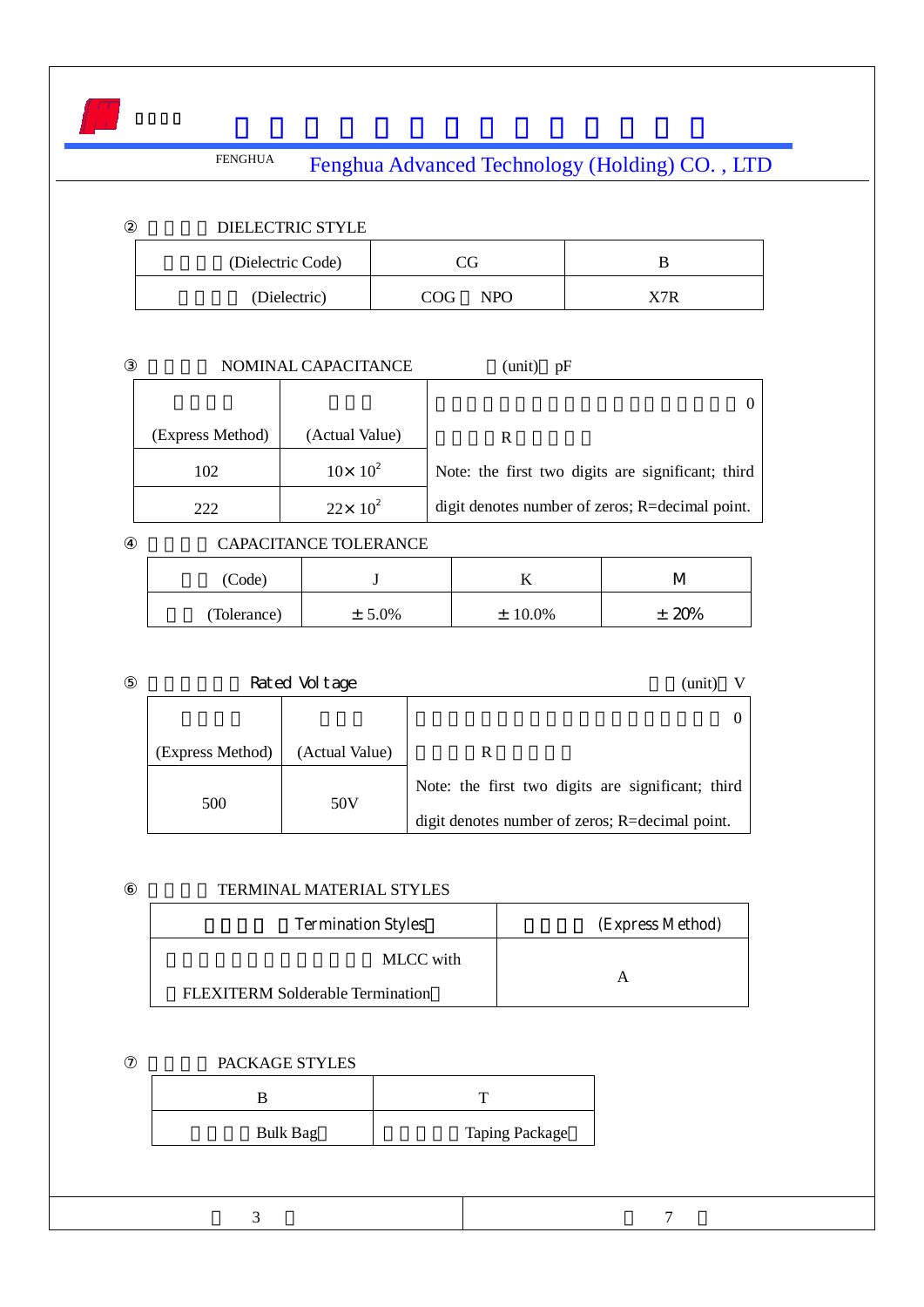

# **Capacitance Range and Operating Voltage**

|           |                      | Capacitance      |                  |  |
|-----------|----------------------|------------------|------------------|--|
| Size Code | <b>Rated Voltage</b> | COG(NPO)<br>(PF) | X7R<br>(PF)      |  |
|           | 6.3V                 | 0.1<br>4,700     | 100<br>470,000   |  |
|           | 10V                  | 4,700<br>0.1     | 470,000<br>100   |  |
| 0603      | 16V                  | 4,700<br>0.1     | 100<br>470,000   |  |
|           | 25V                  | 0.1<br>4,700     | 100<br>220,000   |  |
|           | 50V                  | 0.1<br>4,700     | 100<br>220,000   |  |
|           | 6.3V                 | 10,000<br>0.3    | 100<br>1,000,000 |  |
|           | 10V                  | 10,000<br>0.3    | 100<br>1,000,000 |  |
| 0805      | 16V                  | 0.3<br>10,000    | 100<br>1,000,000 |  |
|           | 25V                  | 10,000<br>0.3    | 100<br>1,000,000 |  |
|           | 50V                  | 0.3<br>10,000    | 100<br>470,000   |  |
|           | 6.3V                 | 0.5<br>33,000    | 100<br>2,200,000 |  |
|           | 10V                  | 33,000<br>0.5    | 100<br>2,200,000 |  |
| 1206      | 16V                  | 33,000<br>0.5    | 100<br>2,200,000 |  |
|           | 25V                  | 33,000<br>0.5    | 100<br>1,000,000 |  |
|           | 50V                  | 0.5<br>12,000    | 100<br>820,000   |  |
|           | 6.3V                 | 10,000<br>10     | 220<br>3,300,000 |  |
|           | $10\mathrm{V}$       | 10,000<br>10     | 220<br>3,300,000 |  |
| 1210      | 16V                  | 10<br>10,000     | 220<br>3,300,000 |  |
|           | 25V                  | 10,000<br>10     | 2,200,000<br>220 |  |
|           | 50V                  | 8,200<br>10      | 1,000,000<br>220 |  |
|           | 6.3V                 | 10,000<br>10     | 220<br>4,700,000 |  |
|           | 10V                  | 10,000<br>10     | 220<br>4,700,000 |  |
| 1808      | 16V                  | 10,000<br>10     | 2,200,000<br>220 |  |
|           | 25V                  | 10<br>10,000     | 2,200,000<br>220 |  |
|           | 50V                  | 6,800<br>10      | 220<br>1,000,000 |  |
|           |                      |                  |                  |  |
|           | $\overline{4}$       |                  | $\boldsymbol{7}$ |  |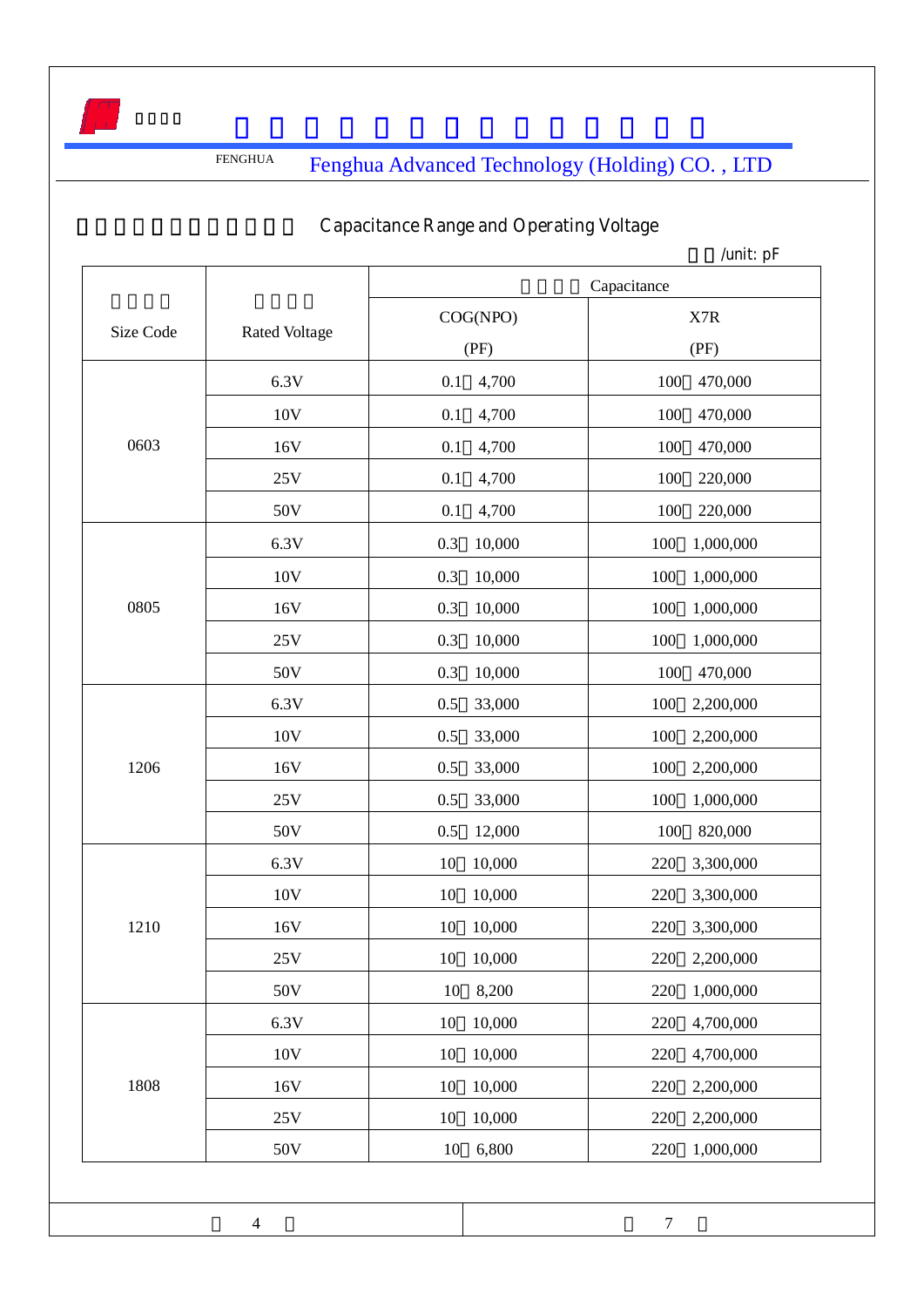# **Capacitance Range and Operating Voltage**

|           |                      |               | /unit: $pF$       |  |
|-----------|----------------------|---------------|-------------------|--|
|           |                      | Capacitance   |                   |  |
| Size Code |                      | COG(NPO)      | X7R               |  |
|           | <b>Rated Voltage</b> | (PF)          | (PF)              |  |
|           | 6.3V                 | 10<br>15,000  | 10,000,000<br>470 |  |
|           | 10V                  | 15,000<br>10  | 10,000,000<br>470 |  |
| 1812      | 16V                  | 10<br>15,000  | 10,000,000<br>470 |  |
|           | 25V                  | 15,000<br>10  | 470<br>10,000,000 |  |
|           | 50V                  | 10<br>12,000  | 470<br>2,200,000  |  |
|           | 6.3V                 | 10<br>47,000  | 10,000,000<br>470 |  |
|           | 10V                  | 10<br>47,000  | 10,000,000<br>470 |  |
| 2220      | 16V                  | 10<br>47,000  | 10,000,000<br>470 |  |
| 2225      | 25V                  | 47,000<br>10  | 470<br>4,700,000  |  |
|           | 50V                  | 10<br>33,000  | 470<br>3,300,000  |  |
|           | 6.3V                 | 10<br>100,000 | 470<br>10,000,000 |  |
|           | 10V                  | 10<br>100,000 | 10,000,000<br>470 |  |
| 3035      | 16V                  | 10<br>100,000 | 10,000,000<br>470 |  |
|           | 25V                  | 10<br>100,000 | 470<br>10,000,000 |  |
|           | 50V                  | 47,000<br>10  | 10,000,000<br>470 |  |

### **Capacitance Range and Operating Voltage**

|           |                      | Capacitance      |                |
|-----------|----------------------|------------------|----------------|
| Size Code | <b>Rated Voltage</b> | COG(NPO)<br>(PF) | X7R<br>(PF)    |
|           | 100V                 | 820<br>0.5       | 150<br>22,000  |
| 0603      | 200V                 | 0.5<br>470       | 10,000<br>150  |
|           | 250V                 | 0.5<br>470       | 150<br>10,000  |
|           | 100V                 | 0.5<br>1,500     | 100,000<br>150 |
|           | 200V                 | 1,500<br>0.1     | 150<br>22,000  |
| 0805      | 250V                 | 1,500<br>0.1     | 150<br>22,000  |
|           | 500V                 | 0.1<br>560       | 150<br>12,000  |
|           | 630V                 | 0.1<br>560       | 12,000<br>150  |
|           | 1000V                | 100<br>0.1       |                |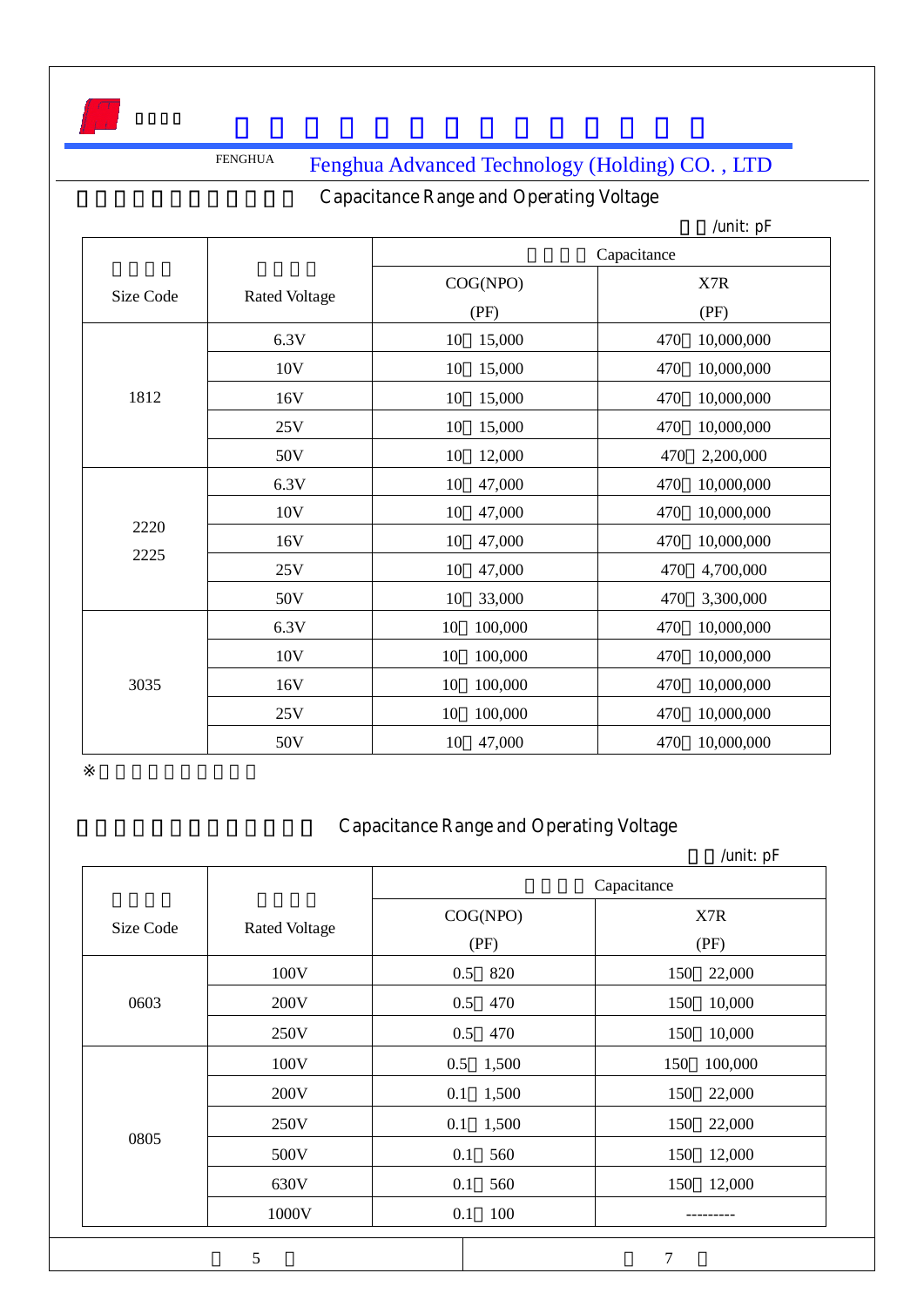

## **Capacitance Range and Operating Voltage**

|           |                      | COG(NPO)     | X7R              |
|-----------|----------------------|--------------|------------------|
| Size Code | <b>Rated Voltage</b> |              |                  |
|           |                      | (PF)         | (PF)             |
|           | 100V                 | 0.5<br>3,300 | 330,000<br>150   |
|           | 200V                 | 2,700<br>0.1 | 150<br>120,000   |
|           | 250V                 | 2,700<br>0.1 | 150<br>100,000   |
| 1206      | 500V                 | 1,500<br>0.1 | 150<br>33,000    |
|           | 630V                 | 1,500<br>0.1 | 150<br>33,000    |
|           | 1000V                | 1,000<br>0.1 | 150<br>10,000    |
|           | 2000V                | 0.1<br>270   | 150<br>2,700     |
|           | 100V                 | 4,700<br>1.0 | 150<br>1,000,000 |
|           | 200V                 | 3,300<br>1.0 | 150<br>330,000   |
|           | 250V                 | 1.0<br>3,300 | 150<br>220,000   |
| 1210      | 500V                 | 2,000<br>1.0 | 150<br>56,000    |
|           | 630V                 | 1.0<br>2,000 | 150<br>56,000    |
|           | 1000V                | 820<br>1.0   | 150<br>22,000    |
|           | 2000V                | 1.0<br>470   | 150<br>6,800     |
|           | 100V                 | 2.0<br>4,700 | 150<br>1,000,000 |
|           | 200V                 | 3,300<br>2.0 | 150<br>220,000   |
|           | 250V                 | 2.0<br>3,300 | 150<br>220,000   |
|           | 500V                 | 1,800<br>2.0 | 100,000<br>150   |
|           | 630V                 | 1,800<br>2.0 | 150<br>100,000   |
| 1808      | $1000\mathrm{V}$     | 2.0<br>820   | 150<br>22,000    |
|           | 2000V                | 2.0<br>470   | 150<br>10,000    |
|           | 3000V                | 470<br>2.0   | 3,300<br>150     |
|           | 4000V                | 2.0<br>56    | 150<br>2,200     |
|           | 5000V                | 2.0<br>27    |                  |
|           |                      |              |                  |

6 7